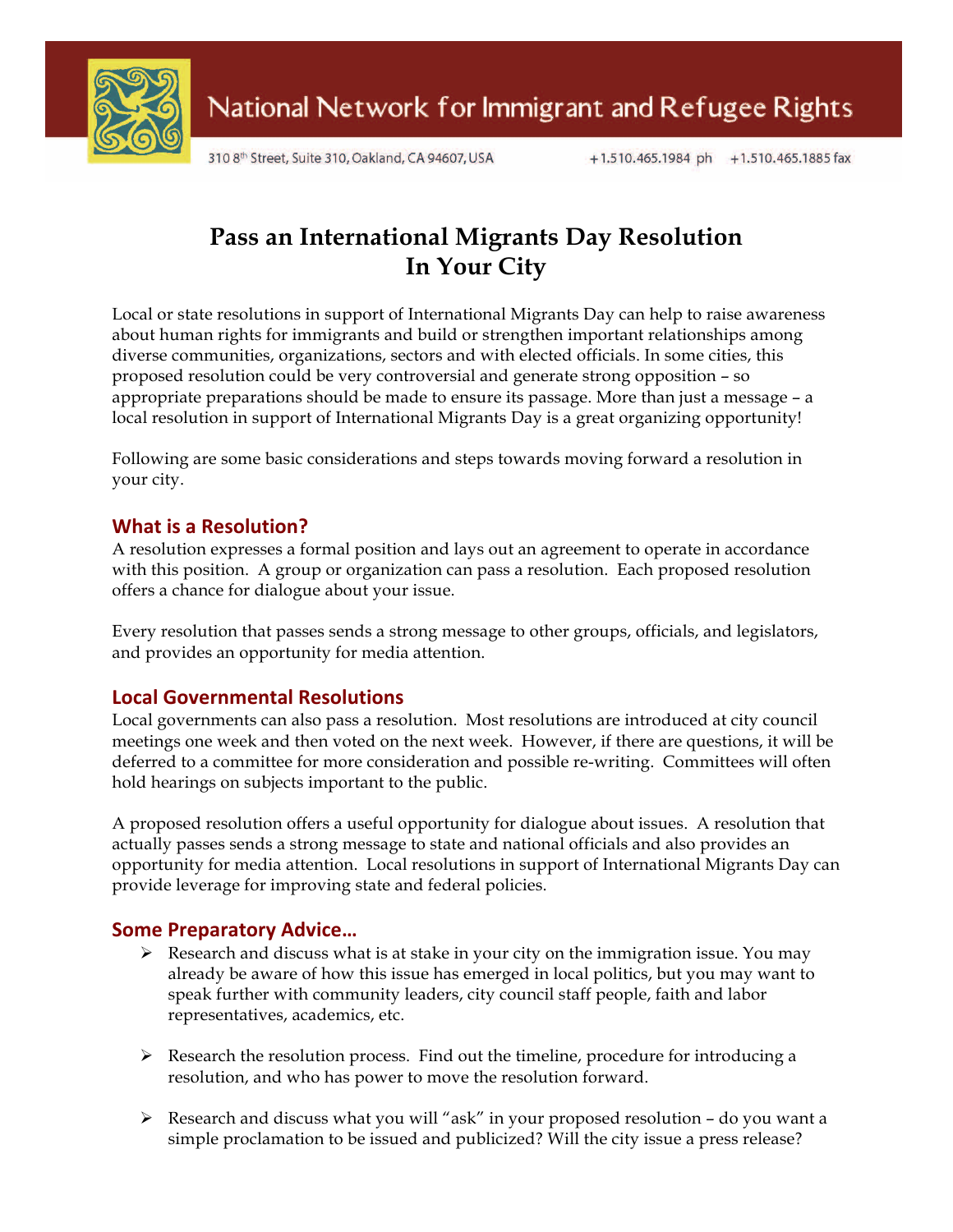- $\triangleright$  Find out who in the local government may be supportive. Arrange a meeting with the members of your City Council and/or senior staff to find out who is receptive to your issue. Talking to even a local reporter might help to see who might be receptive.
- $\triangleright$  Set up a meeting with one or more of your elected officials. Provide them with a packet of information containing a cover letter (see below) describing your proposal.
- $\triangleright$  If you send information to local officials, follow up with a phone call and ask if they have received and reviewed the materials you sent. Try to pin down a timetable to have the resolution introduced and volunteer to provide a draft. As possible, try to enlist cosponsors, including bi-partisan support.
- $\triangleright$  Mobilize for the public hearing or other process for the introduction of the resolution:
	- o Discuss the resolution, any controversy, and process with your organization and other supporters. Be prepared to brief other community groups and allies to enlist their support. It is important that the resolution has broad backing beyond the immigrant community.
	- o Work the media. If you have good media contacts, see if you can get local coverage before the resolution comes up for a hearing. Also, write a letter to the editor.
	- o Finally, prepare a few brief and concise testimonies for the hearing. Think carefully about representative spokesperson from immigrant and allied communities. If there is a more "open" hearing, encourage people from different community groups to participate. Since comments are limited, make sure that people address various points. Keep everyone on the message because anything said can be published. If not everyone can speak, then have them show support by holding signs.

### **Post-resolution:**

- If you are successful in getting your resolution passed, be sure to publicize! Send out a press announcement, circulate through social media, urge community-based media to cover.
- $\triangleright$  Celebrate! Even an informal and simple reception can help to bring community and allies together.
- $\triangleright$  If you are not successful in getting your resolution through, take the time to summarize, draw lessons, and assess if and when you may take up the effort again in the coming year.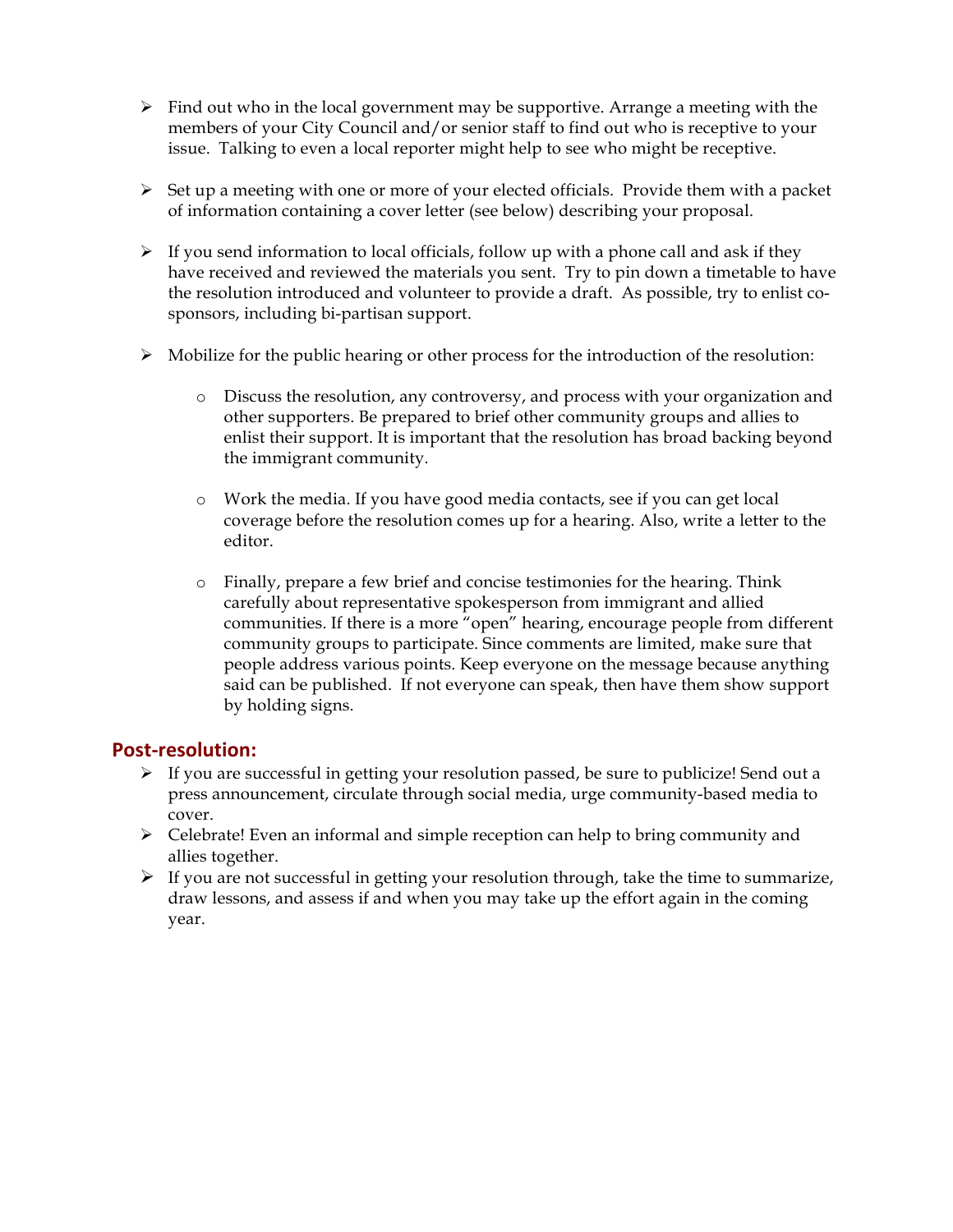## **SAMPLE LETTER TO INTRODUCE RESOLUTION**

### (Date)

Dear Councilperson/Representative/Board Member,

As members of this community and in recognition of the contributions and struggles of migrants here and everywhere, we urge you to adopt December 18 as International Migrants Day, and reaffirm our (city's/county's/state's) commitment to the respect and promotion of migrants' rights.

On December 18, 1990 the United Nations General Assembly adopted the Convention on the Protection of the Rights of All Migrant Workers and Members of Their Families (UN Migrant Workers Convention). The Convention recognizes that migrants are entitled to the rights guaranteed all human beings by international law - that migrants rights are human rights. In December 2000, the UN proclaimed December 18 as International Migrants Day, to encourage awareness-raising "on the human rights and fundamental freedoms of migrants," including the "sharing of experience and the design of actions to ensure their protection."

With consideration of the enormous contributions immigrants make to our community and the need to strengthen [name of city]'s commitment to an inclusive and welcoming city, we urge you to formally recognize December 18 as International Migrants Day in [name of city].

Sincerely,

(Your Name(s) / Organization)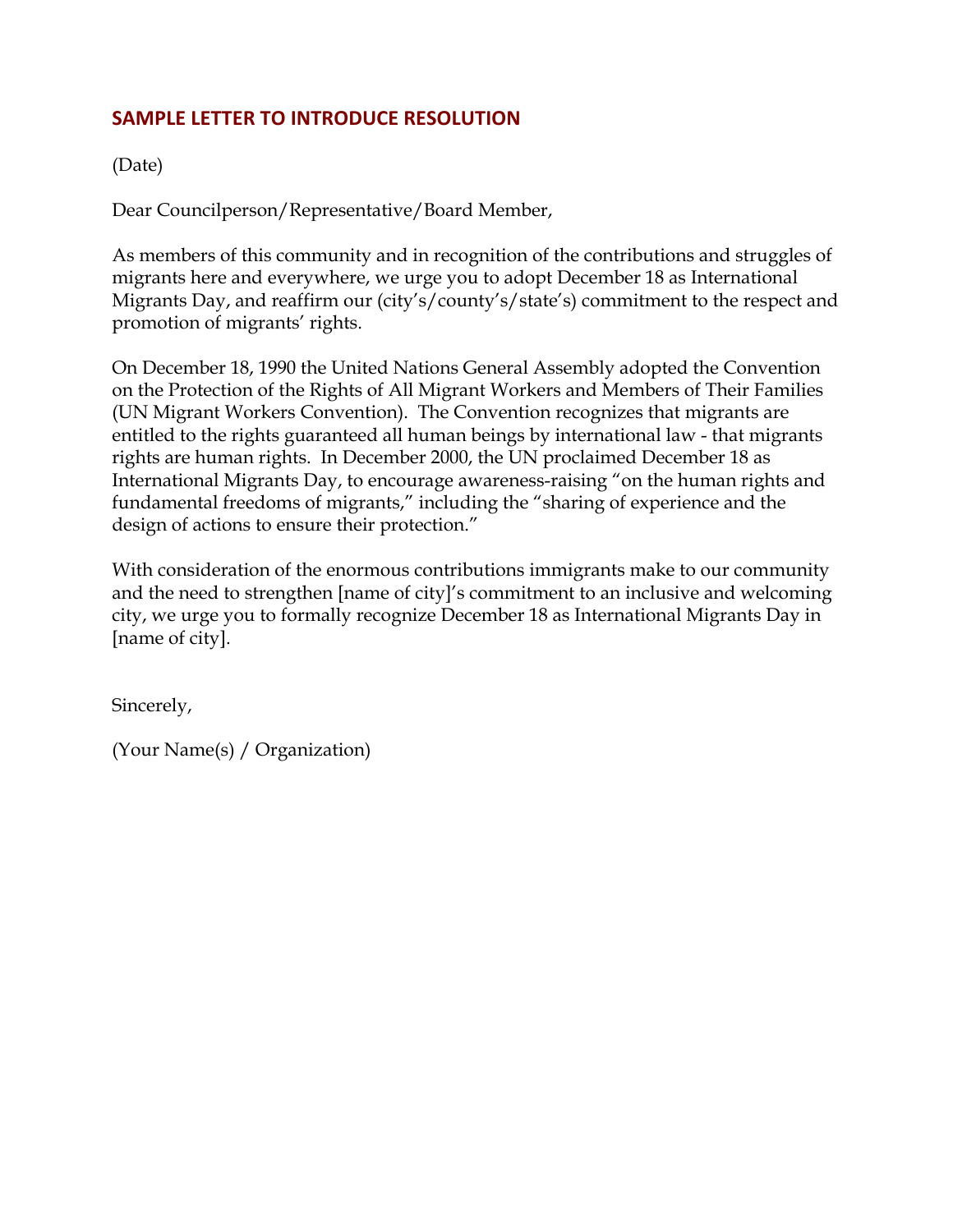### **SAMPLE CITY RESOLUTION FOR INTERNATIONAL MIGRANTS DAY**

*This city resolution was passed on December 18, 2001, by a unanimous vote of the Los Angeles City Council. The language was drafted by the Multi-ethnic Immigrant Worker Organizing Network (MIWON), a network of four immigrant workers' rights and advocacy groups: the Coalition for Humane Immigrant Rights of Los Angeles (CHIRLA), Garment Worker Center (GWC), Korean Immigrant Worker Advocates (KIWA) and the Pilipino Workers Center (PWC), and received broad-based support from over eighty community organizations and city officials.* 

### Immigrant Workers Platform

Whereas, the City of Los Angeles has historically been a place of refuge for migrants escaping from political turmoil, natural disasters and economic hardships in their country of origin -- immigrants from across the world have built this city and its economy continues to thrive through the major contributions of their labor. Nowhere is this clearer than in the low-wage industries, where wealth is created by garment, restaurant, day labor, domestic, home care workers and other immigrant workers who receive poverty wages and endure exploitation; and

Whereas, immigrant workers have endured deplorable working conditions such as long work hours without overtime pay, no access to workers compensation, little regard for their health and safety, harassment, discrimination, blacklisting, and have little or now protection by government agencies in charge of enforcing labor laws; and

Whereas, immigrant workers lack job security, a living wage and are trapped in these low-wage industries without the hope of improving their lives and that of their families;

Whereas, immigrant workers face higher levels of exploitation because most lack legal documentation, and they are subject to threats and harassment to be thrown out of the country, incarcerated and deported thereby creating a fearful working and living environment;

Whereas, immigrant workers and their families, because of their immigration status, are also systematically denied access to a driver's license, decent healthcare, social services, and quality education.

### Let it be resolved:

That we, as leaders of a country built by immigrants, hereby endorse the following principles as guidelines for building a broader legalization program. We urge all others in the community to uphold these principles as we work together to improve the conditions for low-wage immigrant workers and their families.

JUSTICE - All immigrant workers deserve and must receive the following support to lead healthy, decent and productive lives: